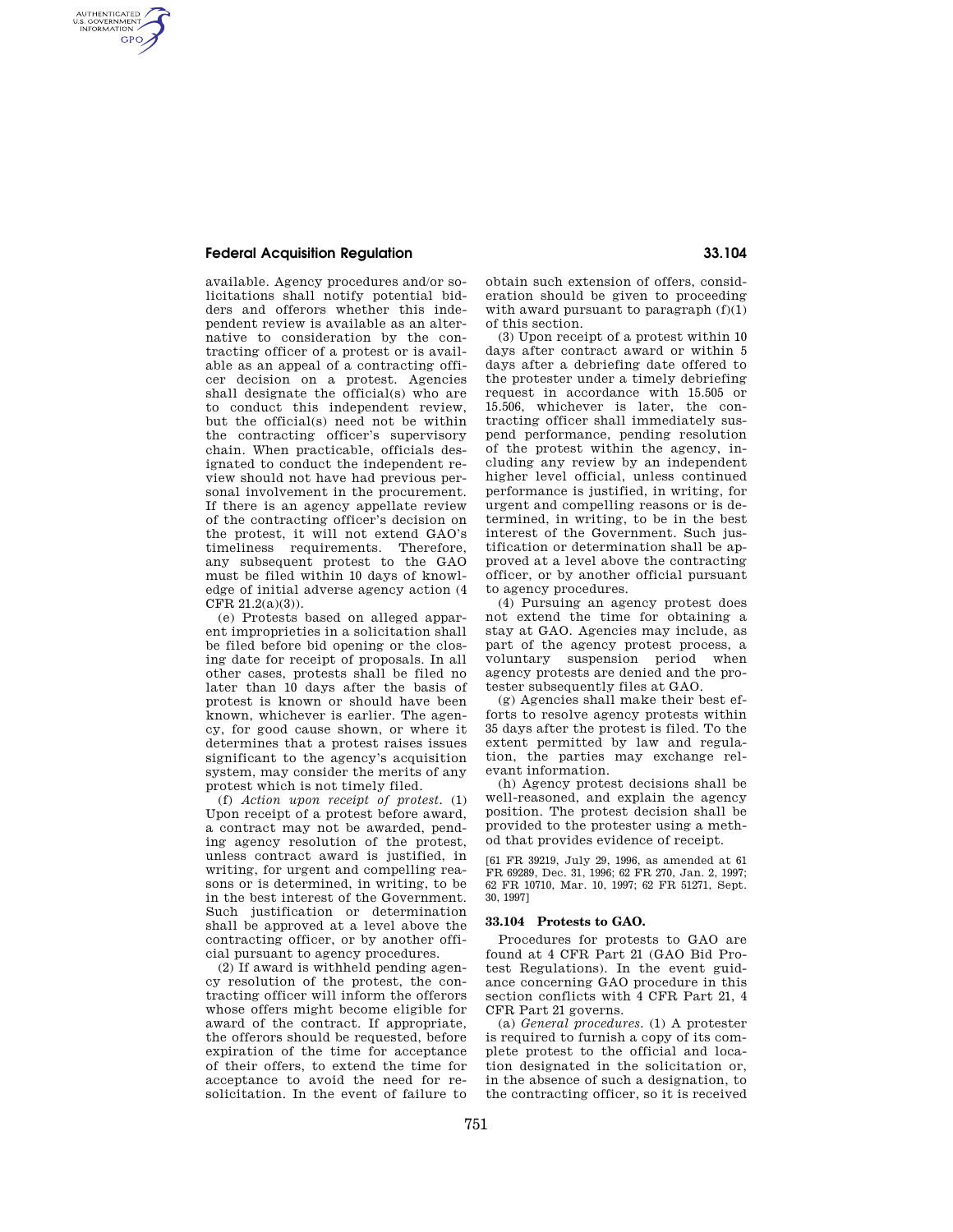no later than 1 day after the protest is filed with the GAO. The GAO may dismiss the protest if the protester fails to furnish a complete copy of the protest within 1 day.

(2) Immediately after receipt of the GAO's written notice that a protest has been filed, the agency shall give notice of the protest to the contractor if the award has been made, or, if no award has been made, to all parties who appear to have a reasonable prospect of receiving award if the protest is denied. The agency shall furnish copies of the protest submissions to such parties with instructions to (i) communicate directly with the GAO, and (ii) provide copies of any such communication to the agency and to other participating parties when they become known. However, if the protester has identified sensitive information and requests a protective order, then the contracting officer shall obtain a redacted version from the protester to furnish to other interested parties, if one has not already been provided.

(3)(i) Upon notice that a protest has been filed with the GAO, the contracting officer shall immediately begin compiling the information necessary for a report to the GAO. The agency shall submit a complete report to the GAO within 30 days after the GAO notifies the agency by telephone that a protest has been filed, or within 20 days after receipt from the GAO of a determination to use the express option, unless the GAO—

(A) Advises the agency that the protest has been dismissed; or

(B) Authorizes a longer period in response to an agency's request for an extension. Any new date is documented in the agency's file.

(ii) When a protest is filed with the GAO, and an actual or prospective offeror so requests, the procuring agency shall, in accordance with any applicable protective orders, provide actual or prospective offerors reasonable access to the protest file. However, if the GAO dismisses the protest before the documents are submitted to the GAO, then no protest file need be made available. Information exempt from disclosure under 5 U.S.C. 552 may be redacted from the protest file. The protest file shall be made available to non-inter-

**33.104 48 CFR Ch. 1 (10–1–10 Edition)** 

vening actual or prospective offerors within a reasonable time after submittal of an agency report to the GAO. The protest file shall include an index and as appropriate—

(A) The protest;

(B) The offer submitted by the protester;

(C) The offer being considered for award or being protested;

(D) All relevant evaluation documents;

(E) The solicitation, including the specifications or portions relevant to the protest;

(F) The abstract of offers or relevant portions; and

(G) Any other documents that the agency determines are relevant to the protest, including documents specifically requested by the protester.

(iii) At least 5 days prior to the filing of the report, in cases in which the protester has filed a request for specific documents, the agency shall provide to all parties and the GAO a list of those documents, or portions of documents, that the agency has released to the protester or intends to produce in its report, and those documents that the agency intends to withhold from the protester and the reasons for the proposed withholding. Any objection to the scope of the agency's proposed disclosure or nondisclosure of the documents must be filed with the GAO and the other parties within 2 days after receipt of this list.

(iv) The agency report to the GAO shall include—

(A) A copy of the documents described in  $33.104(a)(3)(ii)$ :

(B) The contracting officer's signed statement of relevant facts, including a best estimate of the contract value, and a memorandum of law. The contracting officer's statement shall set forth findings, actions, and recommendations, and any additional evidence or information not provided in the protest file that may be necessary to determine the merits of the protest; and

(C) A list of parties being provided the documents.

(4)(i) At the same time the agency submits its report to the GAO, the agency shall furnish copies of its report to the protester and any intervenors. A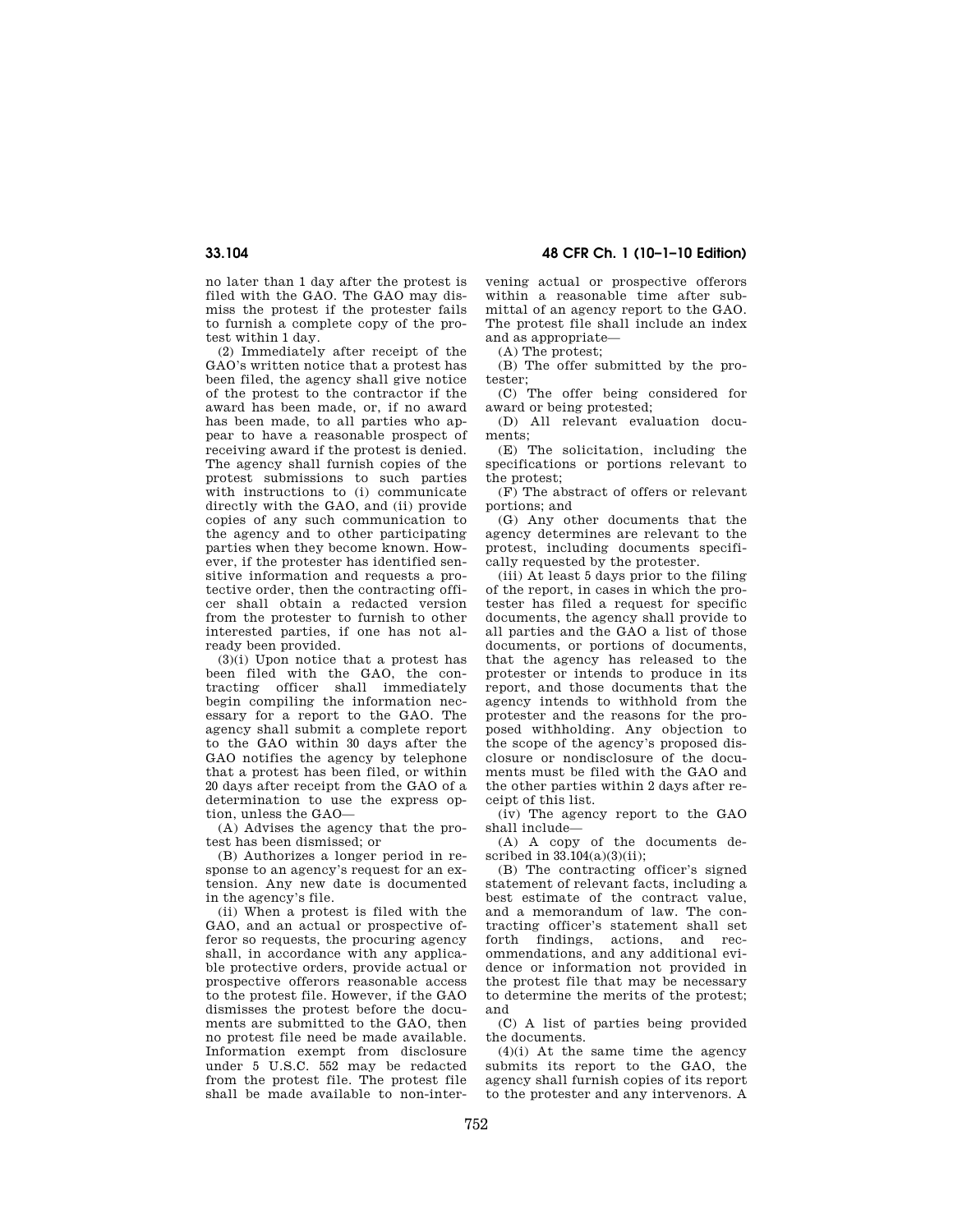# **Federal Acquisition Regulation 33.104**

party shall receive all relevant documents, except—

(A) Those that the agency has decided to withhold from that party for any reason, including those covered by a protective order issued by the GAO. Documents covered by a protective order shall be released only in accordance with the terms of the order. Examples of documents the agency may decide to exclude from a copy of the report include documents previously furnished to or prepared by a party; classified information; and information that would give the party a competitive advantage; and

(B) Protester's documents which the agency determines, pursuant to law or regulation, to withhold from any interested party.

 $(ii)(\overline{A})$  If the protester requests additional documents within 2 days after the protester knew the existence or relevance of additional documents, or should have known, the agency shall provide the requested documents to the GAO within 2 days of receipt of the request.

(B) The additional documents shall also be provided to the protester and other interested parties within this 2 day period unless the agency has decided to withhold them for any reason (see subdivision  $(a)(4)(i)$  of this section). This includes any documents covered by a protective order issued by the GAO. Documents covered by a protective order shall be provided only in accordance with the terms of the order.

(C) The agency shall notify the GAO of any documents withheld from the protester and other interested parties and shall state the reasons for withholding them.

(5) The GAO may issue protective orders which establish terms, conditions, and restrictions for the provision of any document to an interested party. Protective orders prohibit or restrict the disclosure by the party of procurement sensitive information, trade secrets or other proprietary or confidential research, development or commercial information that is contained in such document. Protective orders do not authorize withholding any documents or information from the United States Congress or an executive agency.

(i) *Requests for protective orders.* Any party seeking issuance of a protective order shall file its request with the GAO as soon as practicable after the protest is filed, with copies furnished simultaneously to all parties.

(ii) *Exclusions and rebuttals.* Within 2 days after receipt of a copy of the protective order request, any party may file with the GAO a request that particular documents be excluded from the coverage of the protective order, or that particular parties or individuals be included in or excluded from the protective order. Copies of the request shall be furnished simultaneously to all parties.

(iii) *Additional documents.* If the existence or relevance of additional documents first becomes evident after a protective order has been issued, any party may request that these additional documents be covered by the protective order. Any party to the protective order also may request that individuals not already covered by the protective order be included in the order. Requests shall be filed with the GAO, with copies furnished simultaneously to all parties.

(iv) *Sanctions and remedies.* The GAO may impose appropriate sanctions for any violation of the terms of the protective order. Improper disclosure of protected information will entitle the aggrieved party to all appropriate remedies under law or equity. The GAO may also take appropriate action against an agency which fails to provide documents designated in a protective order.

(6) The protester and other interested parties are required to furnish a copy of any comments on the agency report directly to the GAO within 10 days, or 5 days if express option is used, after receipt of the report, with copies provided to the contracting officer and to other participating interested parties. If a hearing is held, these comments are due within 5 days after the hearing.

(7) Agencies shall furnish the GAO with the name, title, and telephone number of one or more officials (in both field and headquarters offices, if desired) whom the GAO may contact who are knowledgeable about the subject matter of the protest. Each agency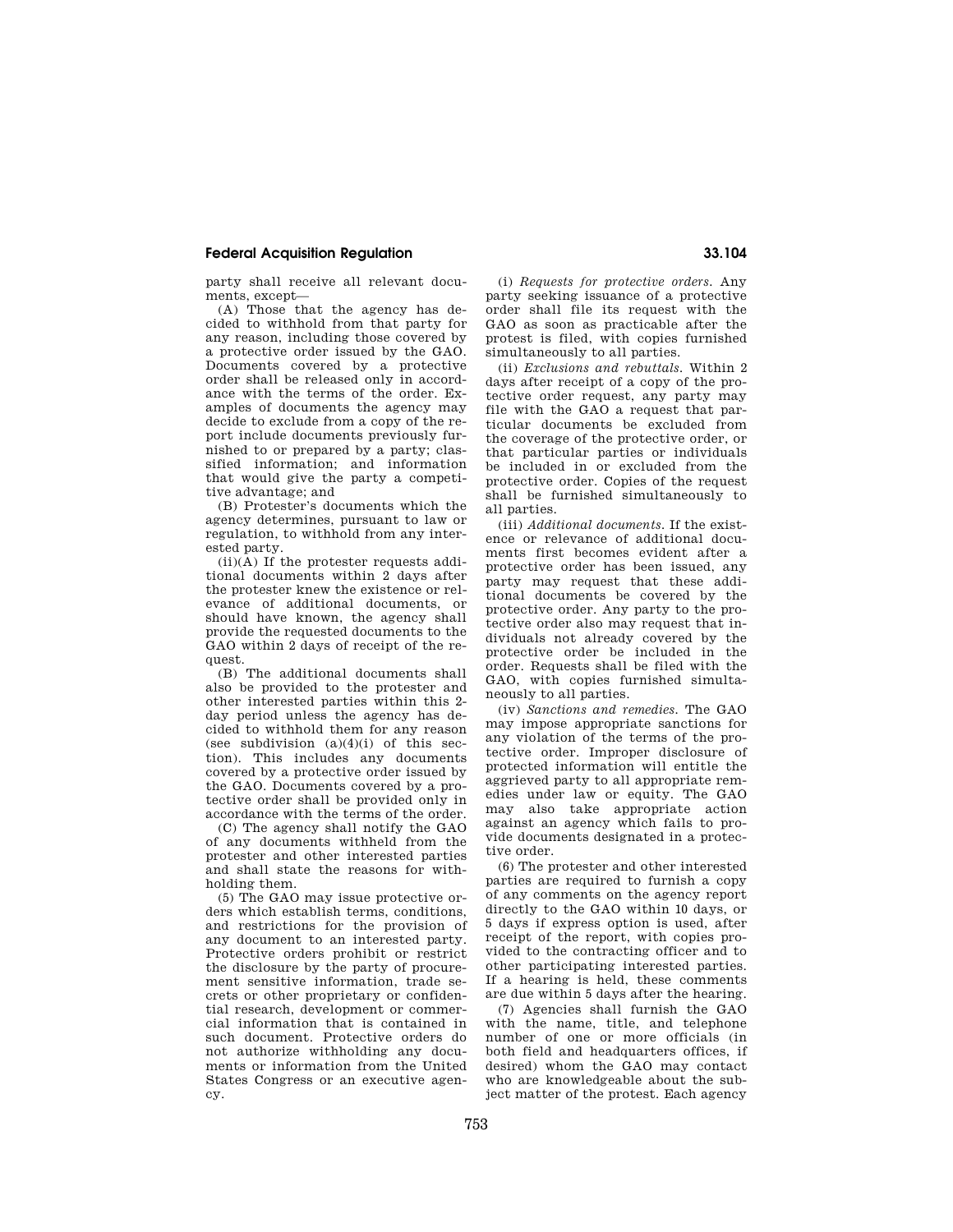shall be responsible for promptly advising the GAO of any change in the designated officials.

(b) *Protests before award.* (1) When the agency has received notice from the GAO of a protest filed directly with the GAO, a contract may not be awarded unless authorized, in accordance with agency procedures, by the head of the contracting activity, on a nondelegable basis, upon a written finding that—

(i) Urgent and compelling circumstances which significantly affect the interest of the United States will not permit awaiting the decision of the GAO; and

(ii) Award is likely to occur within 30 days of the written finding.

(2) A contract award shall not be authorized until the agency has notified the GAO of the finding in subparagraph (b)(1) of this section.

(3) When a protest against the making of an award is received and award will be withheld pending disposition of the protest, the contracting officer should inform the offerors whose offers might become eligible for award of the protest. If appropriate, those offerors should be requested, before expiration of the time for acceptance of their offer, to extend the time for acceptance to avoid the need for resolicitation. In the event of failure to obtain such extensions of offers, consideration should be given to proceeding under subparagraph (b)(1) of this section.

(c) *Protests after award.* (1) When the agency receives notice of a protest from the GAO within 10 days after contract award or within 5 days after a debriefing date offered to the protester for any debriefing that is required by 15.505 or 15.506, whichever is later, the contracting officer shall immediately suspend performance or terminate the awarded contract, except as provided in paragraphs (c) (2) and (3) of this section.

(2) In accordance with agency procedures, the head of the contracting activity may, on a nondelegable basis, authorize contract performance, notwithstanding the protest, upon a written finding that—

(i) Contract performance will be in the best interests of the United States; or

**33.104 48 CFR Ch. 1 (10–1–10 Edition)** 

(ii) Urgent and compelling circumstances that significantly affect the interests of the United States will not permit waiting for the GAO's decision.

(3) Contract performance shall not be authorized until the agency has notified the GAO of the finding in subparagraph (c)(2) of this section.

(4) When it is decided to suspend performance or terminate the awarded contract, the contracting officer should attempt to negotiate a mutual agreement on a no-cost basis.

(5) When the agency receives notice of a protest filed with the GAO after the dates contained in subparagraph (c)(1), the contracting officer need not suspend contract performance or terminate the awarded contract unless the contracting officer believes that an award may be invalidated and a delay in receiving the supplies or services is not prejudicial to the Government's interest.

(d) *Findings and notice.* If the decision is to proceed with contract award, or continue contract performance under paragraphs (b) or (c) of this section, the contracting officer shall include the written findings or other required documentation in the file. The contracting officer also shall give written notice of the decision to the protester and other interested parties.

(e) *Hearings.* The GAO may hold a hearing at the request of the agency, a protester, or other interested party who has responded to the notice in paragraph  $(a)(2)$  of this section. A recording or transcription of the hearing will normally be made, and copies may be obtained from the GAO. All parties may file comments on the hearing and the agency report within 5 days of the hearing.

(f) *GAO decision time.* GAO issues its recommendation on a protest within 100 days from the date of filing of the protest with the GAO, or within 65 days under the express option. The GAO attempts to issue its recommendation on an amended protest that adds a new ground of protest within the time limit of the initial protest. If an amended protest cannot be resolved within the initial time limit, the GAO may resolve the amended protest through an express option.